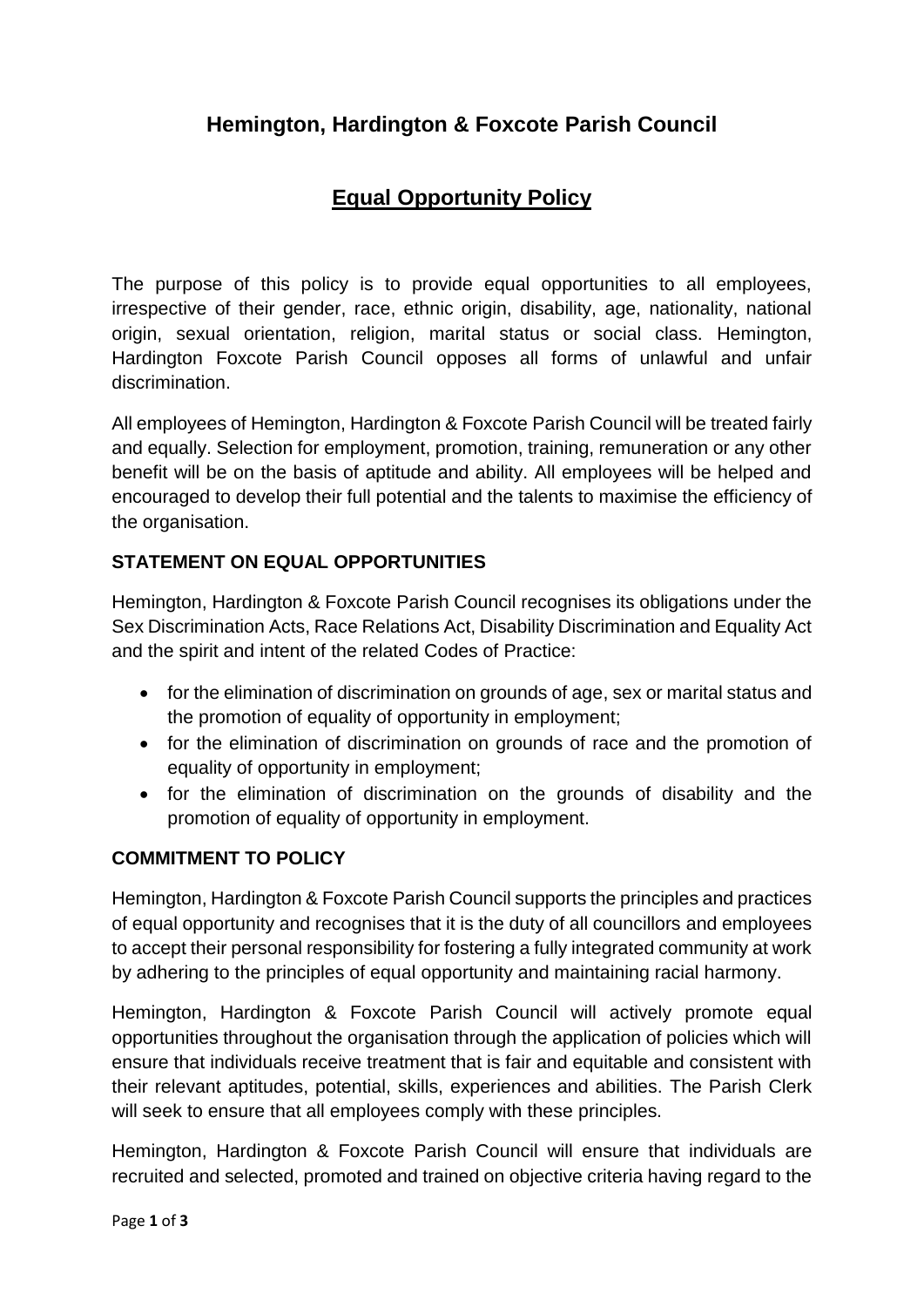relevant aptitudes, potential, skills, experiences and abilities. In particular, no applicant will be placed at a disadvantage by requirements or conditions which are not necessary to the performance of the job or which constitute indirect unfair discrimination.

Reasonable adjustments will be taken where a disabled person is put in a detrimental position and such reasonable adjustments remove the detriment.

Hemington, Hardington & Foxcote Parish Council recognises the problems that sexual or racial harassment may cause at work and is committed to ensure that such unacceptable behaviour does not take place. Sexual harassment includes (but is not limited to) unwanted physical contact, suggestive remarks or behaviour, compromising invitations, demands for sexual favours and similar unwanted behaviour. Racial harassment is similarly unwanted treatment but is concerned with derogatory treatment and language on racial grounds. All forms of harassment are abhorrent and will not be tolerated by the Parish Council. Sexual and racial harassment are regarded as unlawful discrimination and additionally may also be subject to criminal proceedings. All such cases will be dealt with under the appropriate Grievance and Disciplinary Procedure.

Hemington, Hardington & Foxcote Parish Council recognises that the detriment a disabled person endures as a consequence of their disability can, in many instances, be removed by the adoption of reasonable adjustments. The Council is committed to ensure that such adjustments will be effected where reasonably practicable and where the detriment is substantial.

### **TRAINING AND ADVERTISING**

Hemington, Hardington & Foxcote Parish Council will train, develop and promote on the basis of merit and ability only. When vacancies are advertised the Parish Council will continue to ensure that such advertising, both in placement and content, is compatible with the terms of this Policy. In practical terms this means that the wording of advertisements will be carefully scrutinised to ensure that any hidden discrimination is avoided or that sexually, racially or disability loaded wording is avoided.

### **COMMUNICATION**

The principles in this Policy will be brought to the attention of all councillors and staff.

All councillors and employees are encouraged to bring to the attention of the Parish Clerk any act of discrimination they observe.

Councillors and employees who are newly disabled are encouraged to bring this to the attention of the clerk to enable a review of their treatment to be made. This review will include an assessment of physical features and arrangements to ensure that these do not place the disabled person at a substantial disadvantage. Where they do, then adjustments will be effected where reasonable to do so.